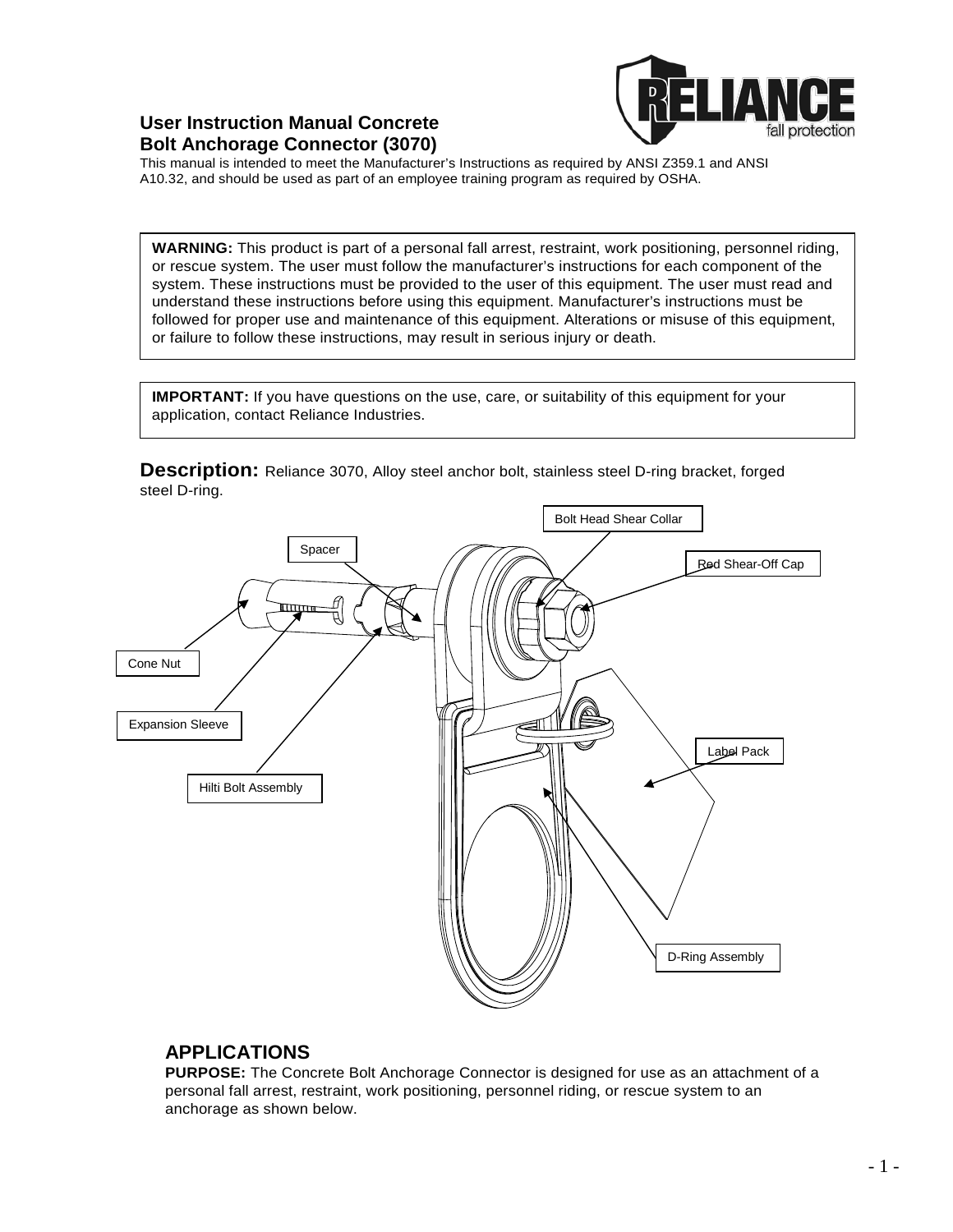

1. **PERSONAL FALL ARREST:** The Concrete Bolt Anchorage Connector is used as a component of a personal fall arrest system to protect the user in the event of a fall. Personal fall arrest systems typically include a full body harness and a connecting subsystem (energy absorbing lanyard [EAL] or self retracting lanyard [SRL]).

2. **RESTRAINT:** The Concrete Bolt Anchorage Connector is used as a component of a restraint system to prevent the user from reaching a fall hazard. Restraint systems typically include a full body harness and a lanyard or restraint line.

3. **WORK POSITIONING:** The Concrete Bolt Anchorage Connector is used as a component of a work positioning system to support the user at a work position. Work positioning systems typically include a full body harness, positioning lanyard, and a back-up personal fall arrest system.

4. **PERSONNEL RIDING:** The Concrete Bolt Anchorage Connector is used as a component of a personnel riding system to suspend or transport the user vertically. Personnel riding systems typically include a full body harness, boatswain's chair or seat board, and a back-up personal fall arrest system.

5. **RESCUE:** The Concrete Bolt Anchorage Connector is used as a component of a rescue system. Rescue systems are configured depending on the type of rescue.

**WARNING:** Do not use the Concrete Bolt Anchorage Connector for applications not addressed in this manual.

**LIMITATIONS:** Consider the following application limitations before using this equipment: **A. CAPACITY:** The Concrete Bolt Anchorage Connector is designed for use by persons with a combined weight (clothing, tools, etc.) of no more than 310 lbs. No more than one personal protective system may be connected at one time. **Note: For emergency rescues it may be acceptable to connect more than one system if the anchorage will support the anticipated loads.**

**B. FREE FALL:** EAL personal fall arrest systems used with this equipment must be rigged to limit the free fall to six feet (ANSI Z359.1). SRL personal fall arrest systems used with this equipment must be rigged to limit the free fall in accordance to manufactures recommendations. See the personal fall arrest system manufacturer's instructions for more information. Restraint systems must be rigged so that no vertical free fall is possible.

Work positioning systems must be rigged so that free fall is limited to two feet or less. Personnel riding systems must be rigged so that no vertical free fall is possible. Rescue systems must be rigged so that no vertical free fall is possible.

**C. FALL CLEARANCE:** There must be sufficient clearance below the user to arrest a fall before the user strikes the ground or other obstruction. The clearance required is dependent on the following factors:

- Deceleration distance Movement of harness attachment element
- Free fall distance Elevation of D-ring Anchorage Connector
- Worker height Connecting subsystem length

*See the personal fall arrest system manufacturer's instructions for more information.*

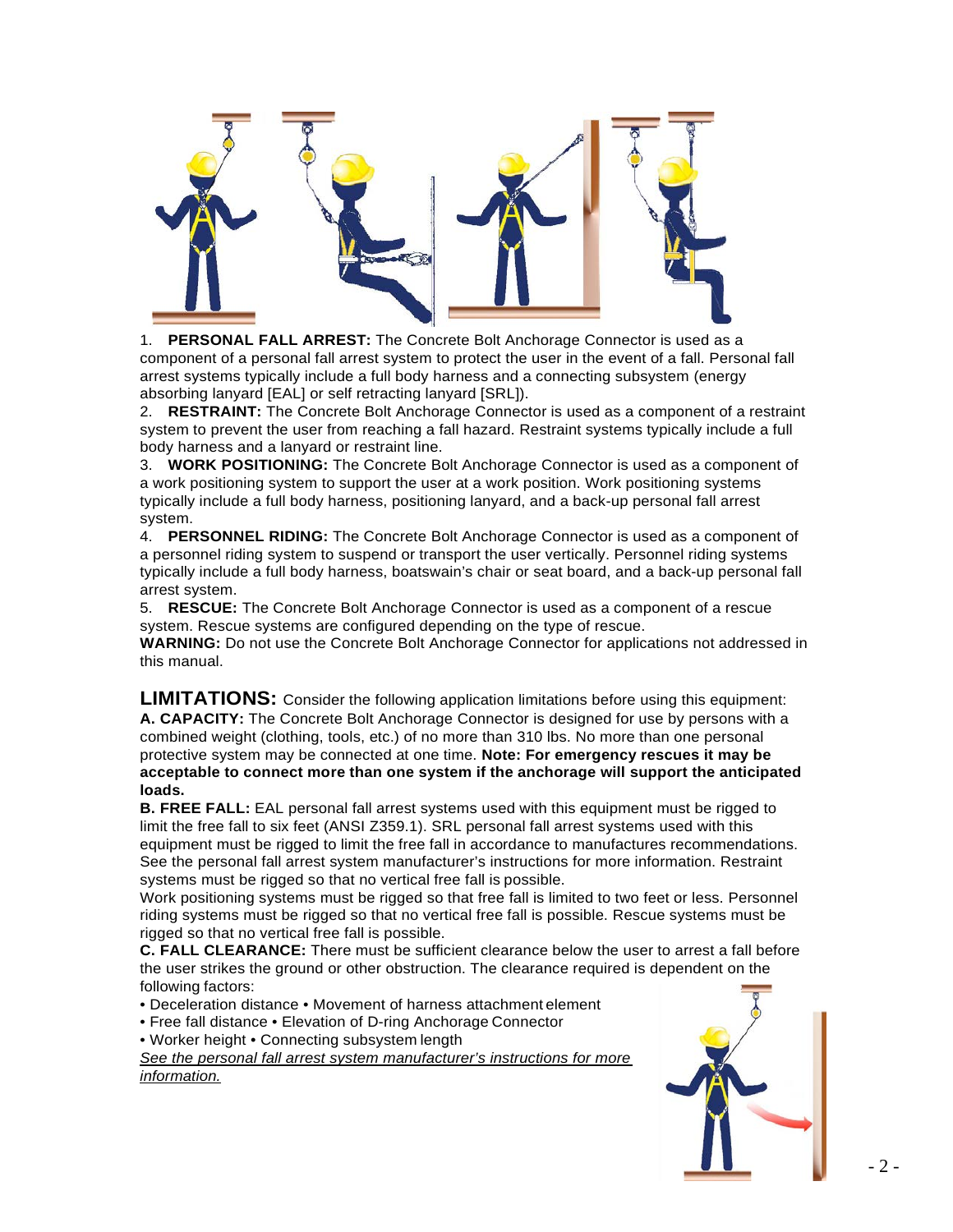**D. SWING FALLS:** Swing falls occur when the anchorage point is not directly above the point where a fall occurs. The force of striking an object in a swing fall may cause serious injury or death. Minimize swing falls by working as close to the anchorage point as possible. Do not permit a swing fall if injury could occur.

Swing falls will significantly increase the clearance required when a self retracting lifeline or other variable length connecting subsystem is used.

**E. ENVIRONMENTAL HAZARDS:** Use of this equipment in areas with environmental hazards may require additional precautions to prevent injury to the user or damage to the equipment. Hazards may include, but are not limited to: heat, chemicals, corrosive environments, high voltage power lines, gases, moving machinery, and sharp edges. Contact Reliance if you have questions about using this equipment where environmental hazards exist.

**F. TRAINING:** This equipment must be installed and used by persons trained in its correct application and use.

## **INSTALLATION AND USE**

**BEFORE EACH USE** of this equipment inspect it according to this manual.

- **PLAN** your system before installation. Consider all factors that will affect your safety during use of this equipment. The following list gives important points to consider when planning your system: Look to layout below.
- **ANCHORAGE:** Select a rigid anchorage capable of supporting the loads 5000-lbs or certified by a Qualified Person to 3600-lbs.
- **SHARP EDGES:** Avoid working where system components may be in contact with, or abrade against, unprotected sharp edges.
- **AFTER A FALL:** Components which have been subjected to the forces of arresting a fall must be removed from service and destroyed.
- **RESCUE:** The employer must have a rescue plan when using this equipment. The employer must have the ability to perform a rescue quickly and safely.

### **INSTALLATION REQUIREMENTS:**

#### **1. CONCRETE BOLT ANCHORAGE CONNECTOR (CBAC) LOCATION:**

Select a location on a suitable strength anchorage that will provide overall safety and proper loading as shown. The concrete must have a minimum compressive strength of 3000 psi. The CBAC is not intended for use in lightweight concrete, hollow block, brick, grout, or stone. The concrete base material must be at least 6 1/4-inches thick.

**2.** The mounting hole for the CBAC must be located at least 15 inches from any free edge and far enough away from any obstruction or feature that will keep the Dring from rotating freely when a personal fall arrest system is attached to it. When mounting more than one CBAC is mounted on an anchorage, they must be separated by at least 10 inches. Drill bits used to create the mounting holes must conform to ANSI B212.15.

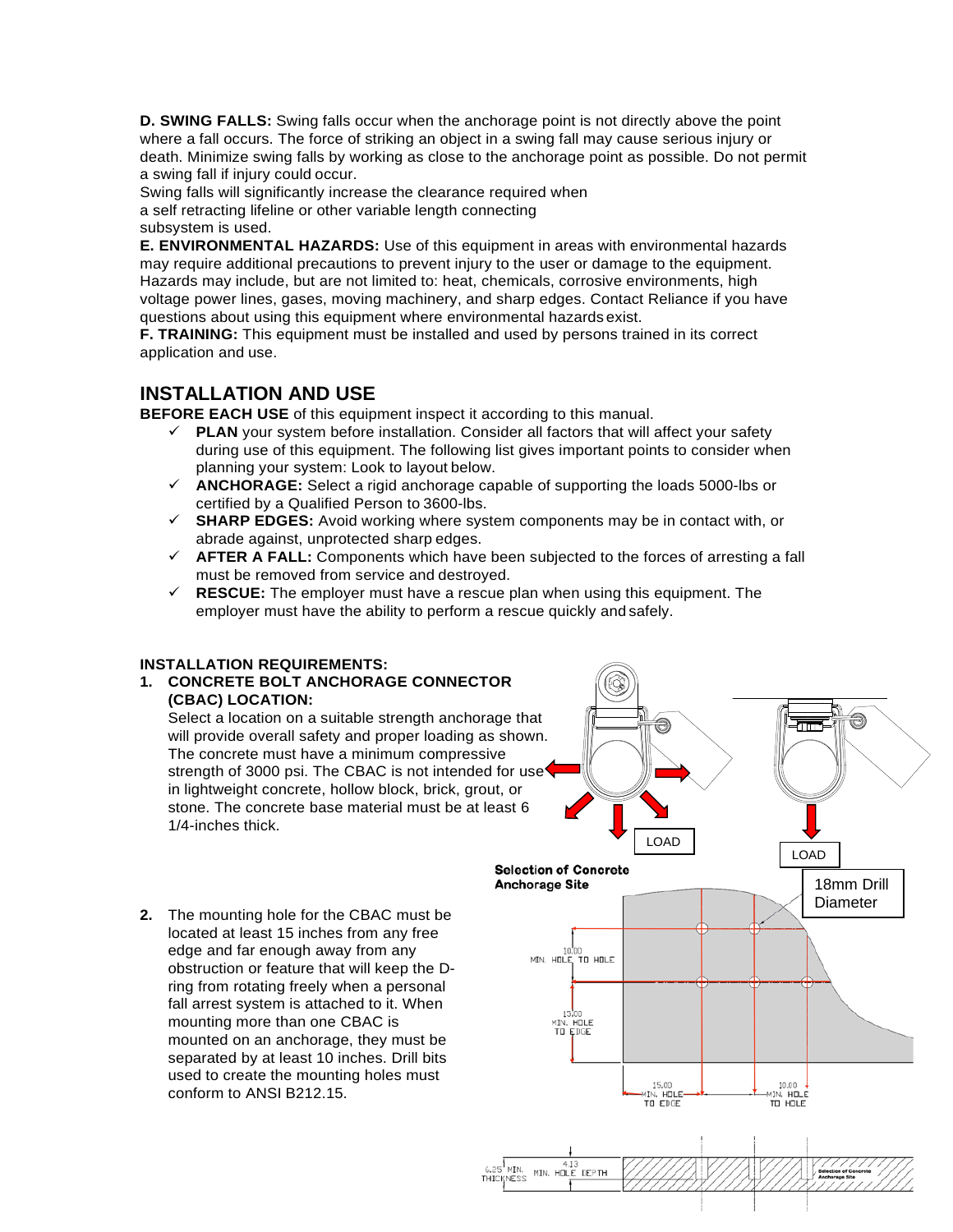#### **INSTALLATION:** (*Refer to Hilti Guide at the end of this manual for pictorial details*)

**Step 1.** Use a rotary hammer and 18-mm bit to drill a hole to a depth of 4 1/8 in.

**Step 2.** Clean the hole using a blow-out bulb or compressed air. The hole must be free of debris for the CBAC to develop full strength.

**Step 3.** Use a hammer to drive the CBAC into the hole. The CBAC must be seated firmly against the D-ring flange. Do not expand the anchor bolt by hand before installation.

**Step 4.** Tighten the bolt using a 3/4-in. (19mm) wrench. The red cap will shear off when the anchor has been tightened properly. A torque wrench is not required for installation. When the red cap has sheared off the anchor, no further adjustment is necessary.



**MAKING CONNECTIONS:** When using a hook to connect to the Concrete Bolt Anchorage Connector (CBAC), ensure roll-out cannot occur. Roll-out occurs when interference between the hook and mating connector causes the hook gate to unintentionally open and release. Self locking snap hooks and carabiners must be used to reduce the possibility of roll-out. Do not use hooks or connectors that will not completely close over the D-Ring. See subsystem manufacturer's instructions for information on connecting to the CBAC.

# **TRAINING.**

It is the responsibility of the user and the purchaser of this equipment to assure that they are familiar with these instructions, trained in the correct care and use of, and are aware of the operating characteristics, application limits, and the consequences of improper use of this equipment.

**IMPORTANT:** Training must be conducted without exposing the user to a fall hazard. Training should be repeated on an annual basis.

## **SYSTEM REQUIREMENTS**

**COMPONENT COMPATIBILITY:** Reliance equipment is designed for use with Reliance approved components and subsystems only. Substitutions or replacements made with nonapproved components or subsystems may jeopardize compatibility of equipment and may affect the safety and reliability of the complete system.

**CONNECTORS COMPATIBILITY:** Connectors are considered to be compatible with connecting elements when they have been designed to work together in such a way that their sizes and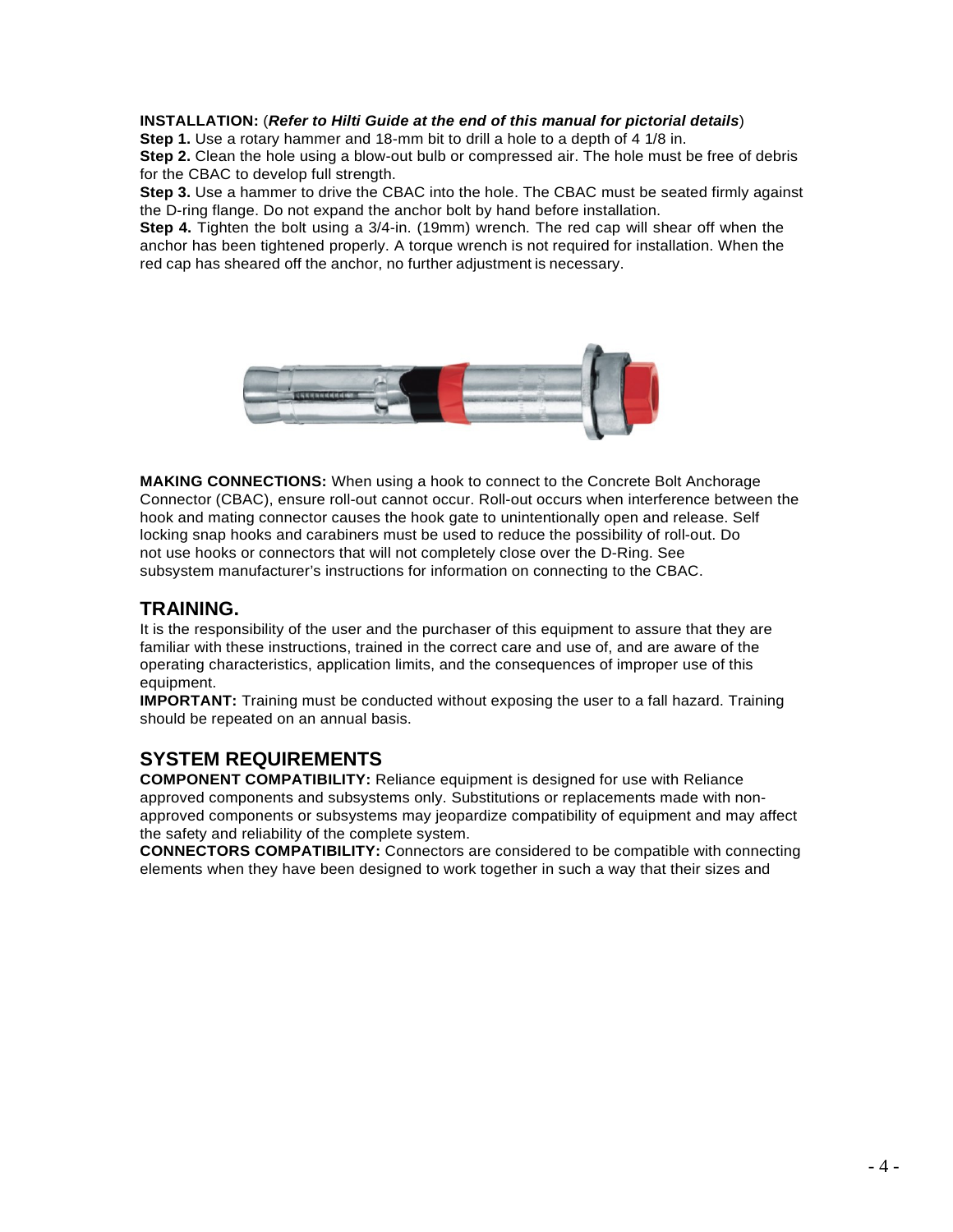shapes do not cause their gate mechanisms to inadvertently open regardless of how they become oriented. Contact Reliance if you have any questions about compatibility. Connectors (snaphooks, carabiners, and D-rings) must be capable of supporting at least 5,000 lbs. Connectors must be compatible with the anchorage or other system components. Do not use equipment that is not compatible. Non-compatible connectors may unintentionally disengage. Connectors must be compatible in size, shape, and strength. Self-locking snap hooks and carabiners are required by ANSI Z359.1 and OSHA.

**NOTE:** *Large throat opening snap hooks should not be connected to standard size D-rings or similar objects which will result in a load on the gate if the hook or D-ring twists or rotates. Large throat snap hooks are designed for use on fixed structural elements such as rebar or cross members that are not shaped in a way that can capture the gate of the hook. See the Reliance lanyard manual for detailed concerns.*

**PERSONAL FALL ARREST SYSTEM:** Personal fall arrest systems used with this equipment must meet applicable state, federal, OSHA, and ANSI requirements. A full body harness must be worn when this equipment is used as a component of a personal fall arrest system. As required by OSHA, the personal fall arrest system must be capable of arresting the user's fall with a maximum arresting force of 1,800 lbs., and limit the free fall to six feet or less.

If the maximum free fall distance must be exceeded, the end-user must document, based on test data, that the maximum arresting force will not be exceeded, and the personal fall arrest system will function properly.

When the free-fall is greater than six feet, Reliance recommends using a personal fall arrest system incorporating a Reliance Blackmax Energy Absorbing Lanyard. Reliance has performed testing using the Blackmax Energy Absorbing Lanyard in free falls up to twelve feet to ensure the maximum arresting force does not exceed 1,800 lbs.

### **INSPECTION**

Inspection of the CBAC and its connection to the structure *must be performed*

- Prior to each use and,
- Formal inspection at least annually by a competent person other than the user. The frequency of formal inspections should be based on conditions of use or exposure. Record the results in a log sheet
- 1.Inspect the bolt head for damage and verify it is tight to the D-Ring assembly, If the bolt head is loose the Concrete Bolt Anchorage Connector (CBAC) may not be properly installed or may have been tampered with. Any CBAC that shows signs of tampering must be removed from service. It may not be used for fall arrest, fall restraint, work positioning or rescue applications.
- 2.Inspect the anchor for proper embedment. The D-ring flange must be seated firmly against the concrete.
- 3.Inspect the D-ring for damage or corrosion. Inspect the D-ring for cracks or wear that may affect strength and operation. Inspect the D-ring bracket for damage or deformation. The bracket should swivel freely on the bolt. Inspect the bracket for cracks or wear that may affect strength and operation.
- 4.Inspect the system components according to the manufacturer's instructions.
- 5.Record the inspection results in the inspection log.
- 6.If inspection reveals an unsafe or defective condition, remove the Concrete Bolt Anchorage Connector from service and destroy it.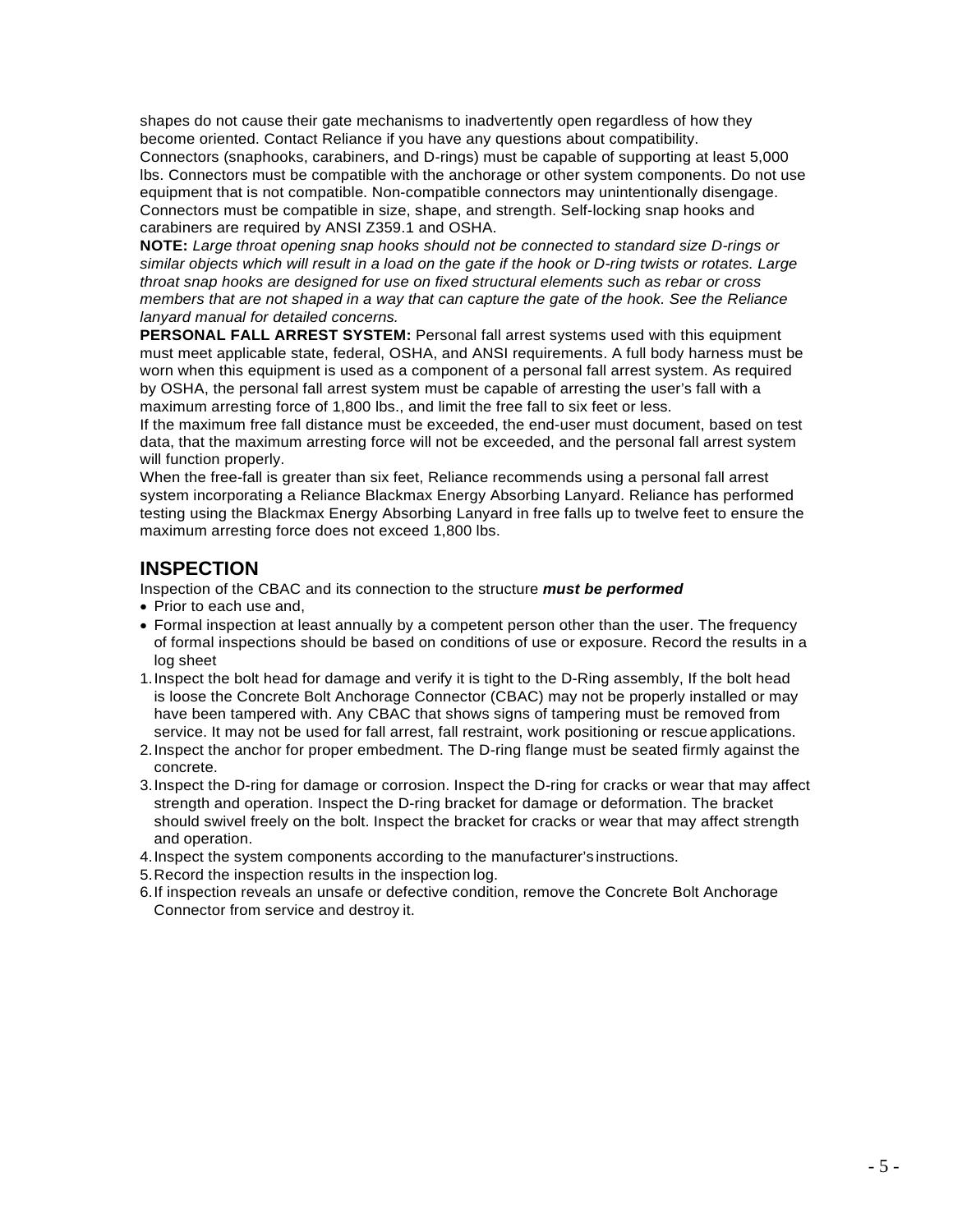|               |                      | <b>EQUIPMENT RECORD</b>  |           |                                             |
|---------------|----------------------|--------------------------|-----------|---------------------------------------------|
|               |                      | PART NUMBER              |           |                                             |
|               | SERIAL NUMBER        |                          |           |                                             |
|               | DATE<br>MANUFACTURED |                          |           |                                             |
| PURCHASE DATE |                      |                          |           |                                             |
| ASSIGNED TO   |                      |                          |           |                                             |
|               |                      | <b>INSPECTION RECORD</b> |           |                                             |
|               | DATE                 | INSPECTOR                | PASS/FAIL |                                             |
|               |                      |                          |           |                                             |
|               |                      |                          |           |                                             |
|               |                      |                          |           |                                             |
|               |                      |                          |           |                                             |
|               |                      |                          |           |                                             |
|               |                      |                          |           | <b>Specifications:</b>                      |
|               |                      |                          |           | D-ring Bracket: Sta<br>D-ring: Forged Alloy |
|               |                      |                          |           | <b>Anchor Bolt: Alloy</b>                   |
|               |                      |                          |           | Capacity: 310 lbs.                          |
|               |                      |                          |           | Weight: 1.2 lbs.<br>Size: 5.73" long x 3" v |
|               |                      |                          |           | <b>Minimum Breaking S</b>                   |
|               |                      |                          |           |                                             |
|               |                      |                          |           |                                             |
|               |                      |                          |           |                                             |
|               |                      |                          |           | <b>Concrete D-ring And</b>                  |
|               |                      |                          |           | D-ring As<br>3070-1                         |
|               |                      |                          |           |                                             |
|               |                      |                          |           |                                             |



ainless Steel v Steel Steel wide x 4.44" height<br>**Strength:** 5,000 lbs.

## chor and Bolt:

ssembly with 1 Bolt

**Contact:** Reliance Industries, LLC *Reliance Fall Protection Products* 2801 Battleground Rd Deer Park, TX (888) 362-2826 <http://www.relsafe.com/>